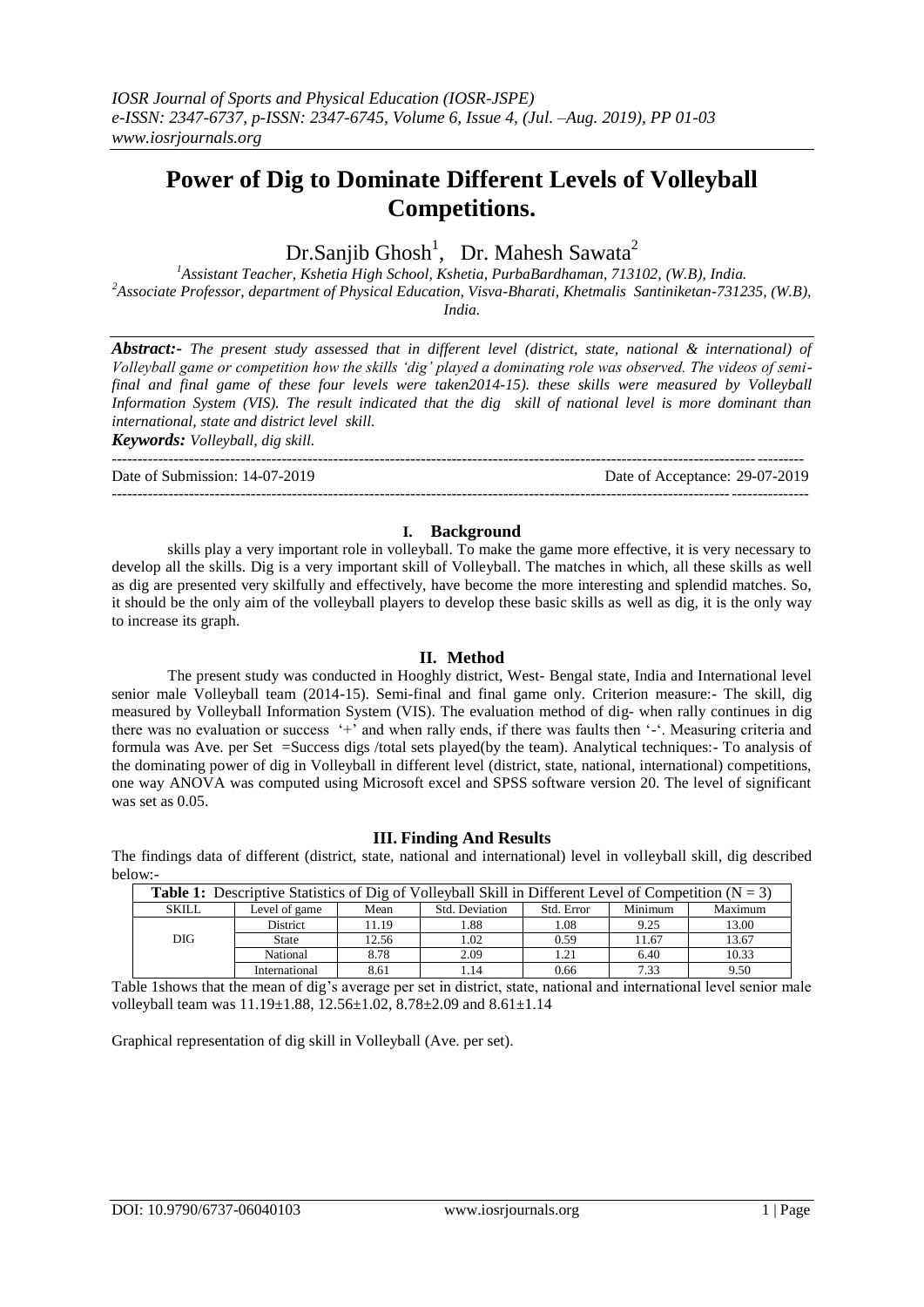

| <b>Table 2: ANOVA OF DIG</b> |               |                |    |             |          |       |  |  |
|------------------------------|---------------|----------------|----|-------------|----------|-------|--|--|
|                              |               | Sum of squares | df | Mean square | F-ratio  | Sig.  |  |  |
|                              | Between Group | 33.199         |    | 11.066      |          |       |  |  |
| Dig                          |               |                |    |             | $4.327*$ | 0.043 |  |  |
|                              | Within Groups | 20.458         |    | 2.557       |          |       |  |  |
|                              | Total         | 53.657         |    |             |          |       |  |  |

It seems that the between group, sum of squares was 33.199, degree of frequency (df) was 3, mean square was 11.066 and within groups, sum of square was 20.458, degree of frequency (df) was 8, mean square was 2.557 and total sum of squares was 53.657, total degree of frequency (df) was 11. The between and within groups of F-ratio was 4.327 and significant level was 0.043 so, the dig of between and within groups significant at 0.05 levels.

Post-hoc test is done to comprehend which is the better group among the groups who possess the significance, (LSD) because everyone's 'N' is equal.

| Table 3: Post-hoc (LSD) Test of Dig |                 |               |            |            |       |  |  |
|-------------------------------------|-----------------|---------------|------------|------------|-------|--|--|
| Dependent                           | Group           | Group         | Mean       | Std. Error | Sig.  |  |  |
| Variable                            |                 |               | Difference |            |       |  |  |
|                                     |                 | State         | 1.36333    |            | 0.327 |  |  |
| Dig                                 | <b>District</b> | National      | 2.41667    | 1.3057     | 0.101 |  |  |
|                                     |                 | International | 2.58333    |            | 0.083 |  |  |
|                                     | <b>State</b>    | National      | 3.78000*   |            | 0.020 |  |  |
|                                     |                 | International | 3.94667*   |            | 0.016 |  |  |
|                                     | National        | International | 0.16667    |            | 0.902 |  |  |
| *.Significant at 0.05 level         |                 |               |            |            |       |  |  |

Table 3 indicated that the Post-hoc (LSD) test of dig. It seems that the mean difference of district & state level was 1.36333 which was significant at 0.327level. The mean difference of district & national level was 2.41667 which was significant at 0.101 level. The mean difference of district &international level was 2.58333 which was significant at 0.083 level. The mean difference of state & national level was 3.78000 which was significant at 0.020 level. The mean difference of state  $\&$  international level was 3.94667 which was significant at 0.016 level. The mean difference of national &international level was 0.16667 which was significant at 0.902 levelThe above table 3 also shows that the skill dig, there were significant differences between state and national, state and international, on average per set at also 0.05 level. District and state, district and national, district and international, national and international level of skills average per set was not significant at 0.05 level.

# **IV. Conclusion**

- I. In international level dig skill is not more dominating than the dig skill of national, state and district level's skill.
- II. The dig skill of national level is more dominant than international, state and district level's dig skill.
- III. The dig skill of state level is more dominant than district, national, and international level's dig skill.
- IV. In district level dig skill is more dominating than national and international level, but not more dominating than state level.